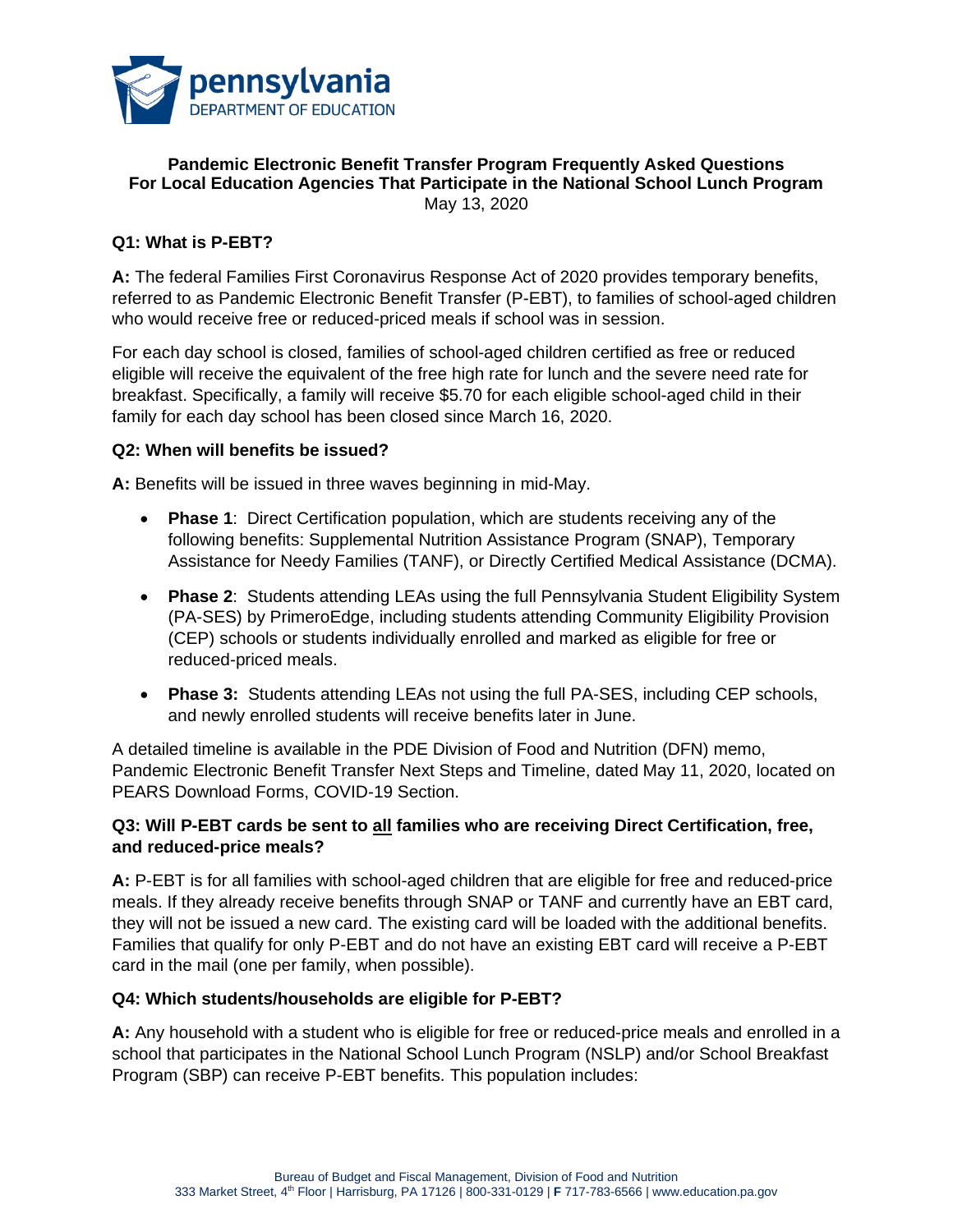

- Students who attend a school where all students are offered free meals, regardless of income (i.e., CEP schools).
- Students of migrant households. Receiving or using P-EBT benefits does not impact the student's or any household member's immigration status or any current or future application for permanent residency.
- Households that recently lost income due to job loss or fewer hours and are newly eligible for free or reduced-price school meals.

# **Q5: Some schools participate in the Community Eligibility Provision** (**CEP), where all students are eligible for free meals. Are all students attending CEP schools eligible for P-EBT benefits?**

**A:** Yes, all students enrolled in a CEP school will receive P-EBT benefits.

# **Q6: Are homeschooled or cyber students eligible for P-EBT benefits?**

**A:** No. A student must be enrolled in a school that participates in the NSLP and/or SBP and meet eligibility requirements for free or reduced-price school meals to receive P-EBT.

# **Q7: What is required at the LEA level for a household to receive P-EBT benefits?**

- **A:**
- **Encourage Participation:** LEAs should encourage households to apply for free or reduced-price school meals if there is a change in the household income due to loss of job or reduction in pay.
- **Update Contact Information:** LEAs should ensure that contact information for each free and reduced eligible student is current.
- **Review Data:** LEAs should review Direct Certification files in PrimeroEdge as soon as possible, and ensure that all potential high, medium, and sibling matches are reviewed and processed appropriately. However, PDE will extract the information for all directly certified students from PA-SES for all LEAs. PDE will begin to process eligibility for the first wave of benefits based on May 15, 2020 data. Any student not processed as directly certified by that date will not be included in the file for P-EBT benefits. PDE will re-run this list after June 12, 2020, to capture any students directly certified between May 15 and June 12, 2020.
- **Upload Complete Files in PA-SES:** PDE will extract the free and reduced eligible information from PA-SES for students attending LEAs that use the full PA-SES. LEAs that use the full PA-SES do not need to take further action *if* student upload files are complete. In such instances, PDE will only contact the LEA if more information is necessary.
- **Provide Data Files When Necessary:** LEAs that do not use the full PA-SES and use PA-SES only for Direct Certification will be required to provide PDE a file of all free and reduced-eligible students who are *not* directly certified. This file will be due between June 13 and June 18, 2020, in order to capture all students that apply and become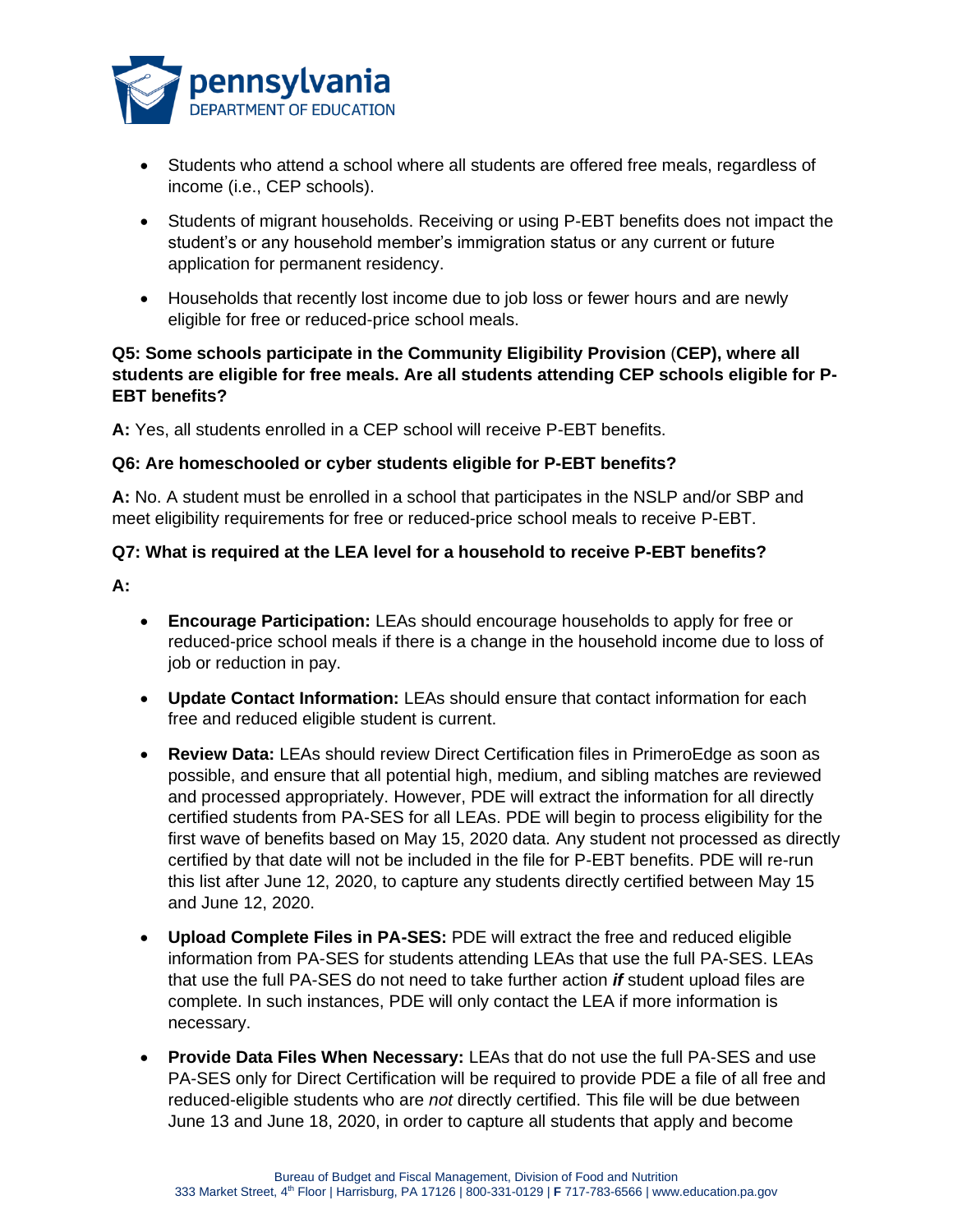

eligible prior to the end of the school year (for P-EBT purposes, that date is June 12, 2020). Details about the file process will be emailed only to LEAs that do not use the full PA-SES. In order to provide eligible families with the P-EBT benefits due to them, LEAs are required to participate in this data collection.

### **Q8: How much money will each student receive?**

**A:** Households will receive \$5.70 per child per day of eligibility, up to a maximum of 65 days. Students who were free or reduced-price eligible by March 16, 2020 will receive full benefits (\$370.00). Benefits for students who became eligible after March 16, 2020 will be calculated as follows:

- Students who become eligible between March 17 and March 31, 2020, will receive the benefit for March 16 through June 12 (65 days)
- Students who become eligible between April 1 and April 30 will receive the benefit for April 1 through June 12 (53 days)
- Students who become eligible between May 1 and May 31 will receive the benefit for May 1 through June 12 (31 days)
- Students who become eligible between June 1 and June 12 will receive the benefit for June 1 through June 12 (10 days)

# **Q9. Can school food authorities (SFAs) continue to provide meals through the Summer Food Service Program (SFSP) and Seamless Summer Option (SSO) once P-EBT benefits are issued?**

**A.** Yes, SFAs can continue to operate other Federal nutrition programs while participating in P-EBT. The statute does not prohibit children from participating in more than one nutrition program.

# **Q10: Will receiving P-EBT benefits affect a family's ability to receive other benefits?**

**A:** No.

# **Q11: Will receiving P-EBT benefits affect a student's ability to receive free meals provided by the school?**

**A:** No. P-EBT is in addition to the meals being provided, not in place of those meals.

# **Q12: If a family does not want to receive P-EBT benefits, what should they do?**

**A:** Families who do not wish to take advantage of P-EBT should shred their card. This benefit is non-transferrable, so recipients cannot use this benefit to buy food for others. However, they can use the benefits for their own eligible food purchases and, if they are able to, donate their own cash to an organization or a needy family.

# **Q13: What if a family does not receive a P-EBT card and feels they should have?**

**A:** LEAs should inform families that benefits are being issued through the end of June. If an LEA receives an inquiry from a family, the LEA should check their records to determine if the